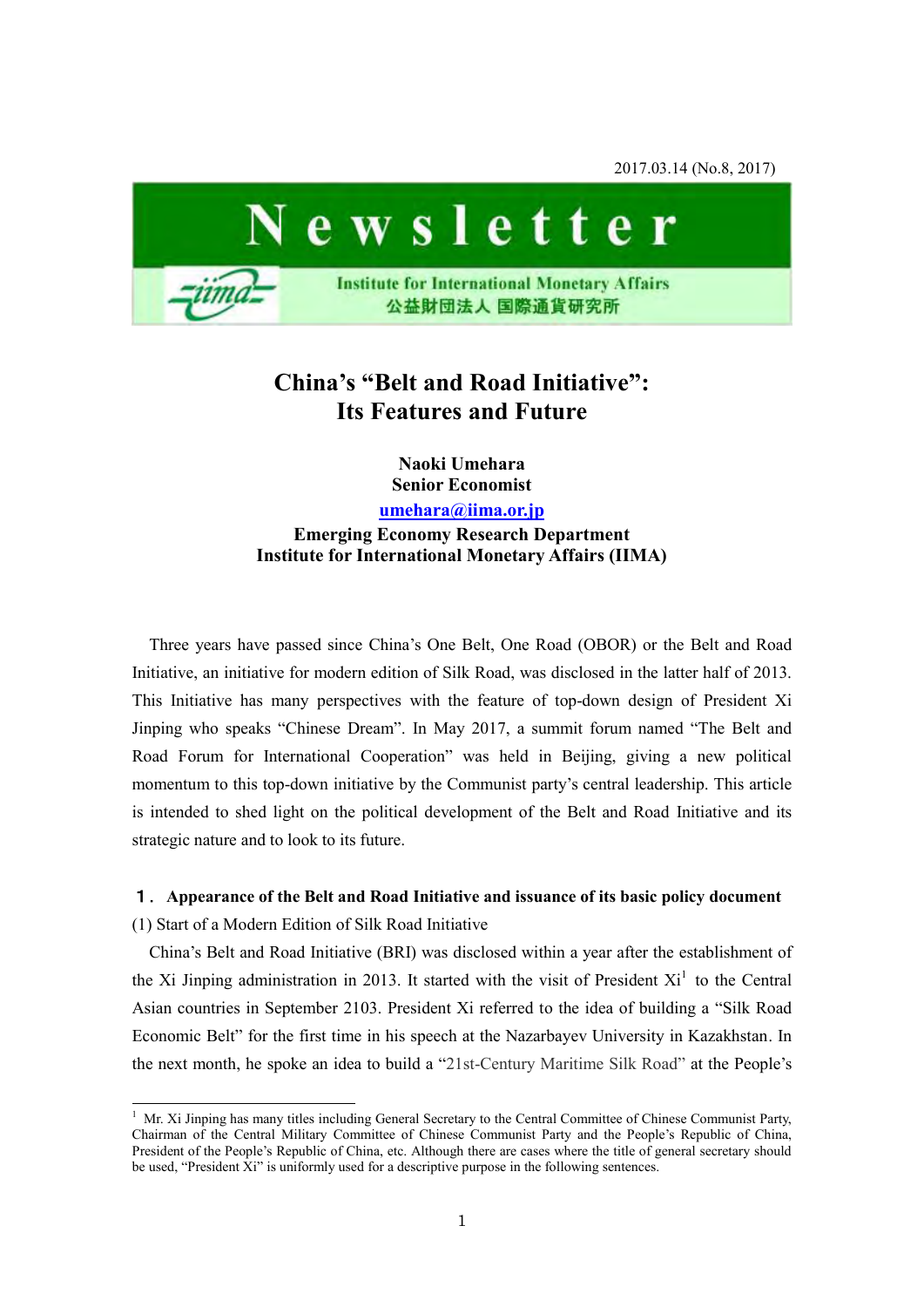Representative Council (Parliament) of Indonesia during his visit to the Southeast Asian countries. These two speeches on building modern edition of Silk Roads were later combined and formed the BRI, which has been since aggressively propagandized in China and everywhere out of China<sup>2</sup>.

In November 2014, a little more than one year after President Xi disclosed the ideas in his speeches outside of China, he advocated the idea or initiative to the top leaders of APEC countries on the occasion of bilateral meetings held on the side line of the APEC Summit Meeting in Beijing and asked for their understanding and consent to it, although any formal documents on the initiative had not been prepared yet. At the same time, he also explained about his plan to establish an Asian Infrastructure Investment Bank (AIIB) and also asked for their participation in and contributions to it<sup>3</sup>.

(2) Publication of Basic Policy Documents on "the Belt and Road" Initiative

The publication of policy documents that disclosed the contents of the BRI had to be waited until March 2015. In late November 2014, soon after the APEC Summit Meeting, President Xi held the Central Conference on Work Relating to Foreign Affairs (an important, highest-level meeting to decide the general direction of China's foreign policy) for the first time in eight years since 2006, putting the BRI on the agenda. In December 2014, the annual Central Economic Work Conference discussed the issue, and upon the authorization by the State Council, a document titled "Vision and Actions on Jointly Building Silk Road Economic Belt and 21st-Century Maritime Silk Road"<sup>4</sup> (hereinafter referred to as **"**Vision and Actions") was released in March 2015. This document was and still is the most important policy statement on the BRI.

The "Vision and Actions" was jointly issued by the National Development and Reform Commission, Ministry of Foreign Affairs, and Ministry of Commerce with State Council's authorization, which expressed the comprehensive policies on diplomatic strategy, external economic and trade policy, and domestic and international infrastructure construction relating to the BRI. State-owned enterprises and local governments have started to compete to apply for approval of projects, in an effort to get the authorization and budget allocation by the National Development and Reform Commission, how deeply their infrastructure projects they wish to

<sup>&</sup>lt;sup>2</sup> The Belt and Road initiative is commonly known in English as "One Belt, One Road" ("OBOR"), but the Chinese government formally calls it the "Belt and Road Initiative" ("BRI") and by this naming it seems they want to emphasize the aspect that the initiative was proposed by President Xi Jinping.

<sup>3</sup> From here begins the understanding of the evolution that the establishment of AIIB has been incorporated in the Belt and Road Initiative of China.

<sup>4</sup> Please refer to the following URL for the full text in Chinese and English. [http://www.sdpc.gov.cn/gzdt/201503/t20150328\\_669091.html](http://www.sdpc.gov.cn/gzdt/201503/t20150328_669091.html) (in Chinese) [http://en.ndrc.gov.cn/newsrelease/201503/t20150330\\_669367.html](http://en.ndrc.gov.cn/newsrelease/201503/t20150330_669367.html) (in English)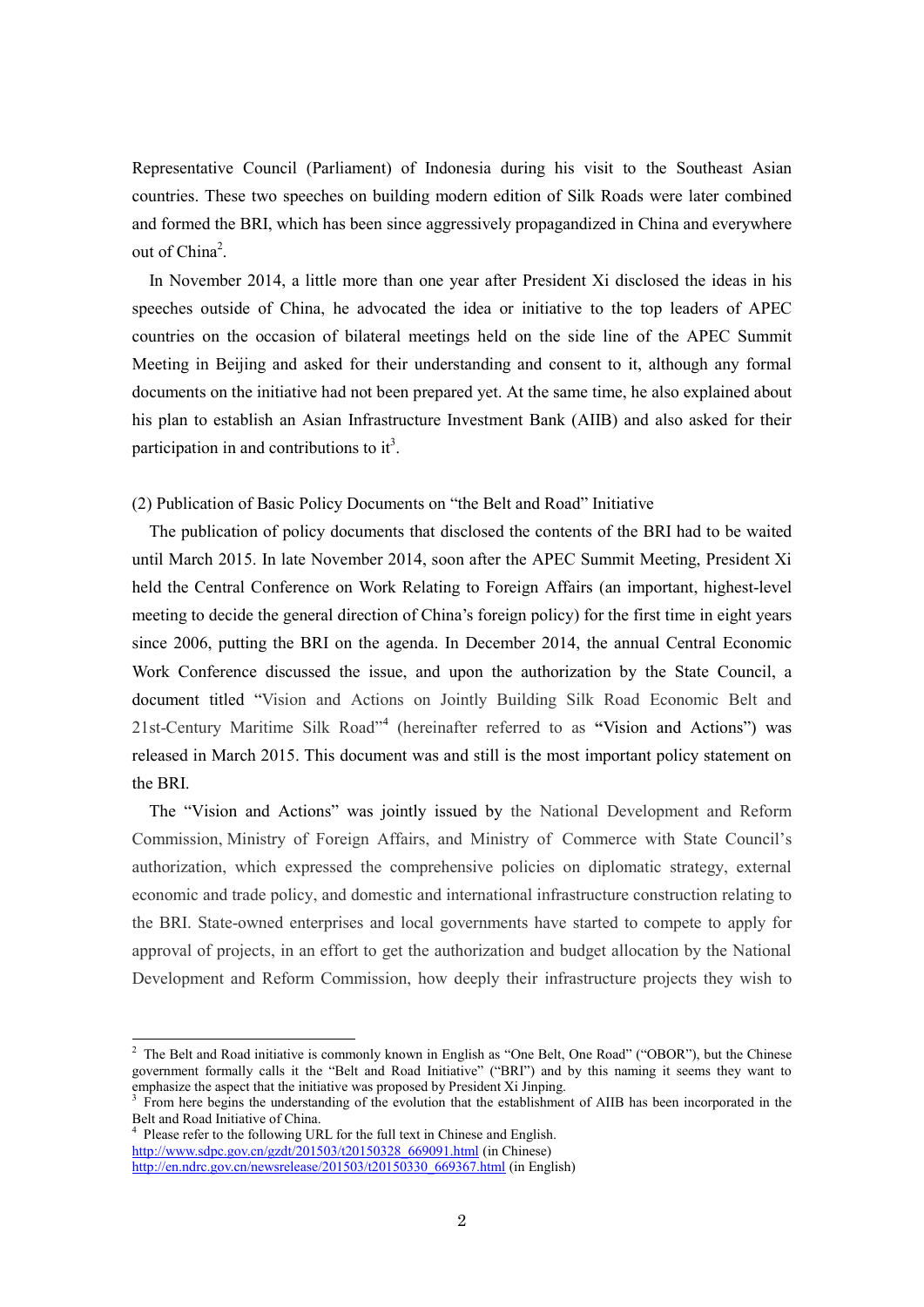promote are related to the BRI. It seemed as if the Belt and Road boom suddenly took the whole nation by storm.

# 2.**The BRI as China's Regional Strategy**

(1) 64 Countries along the Belt and Road

-

The "Vision and Actions" refers to countries along the Belt and Road but there is no list of concrete names of those countries attached. At a later date, the documents by the Ministry of Commerce and others institutions<sup>5</sup> indirectly indicated that the countries would include 64 countries<sup>6</sup> which are reproduced in the Table 1. Their geographical scope stretches from countries in the whole Asia (Northeast Asia, Central Asia, Southeast Asia, South Asia, West Asia) and part of Middle East and Africa to the Central and Eastern European countries. 64 countries do not include China which is a country of origination of Silk Road or Western European countries which are the final destinations of the Silk Roads.

However, when we discuss the BRI, the Western European countries should be included in a broader term. There was no regional limitation set in the One Belt, One Road that President Xi advocated, and rather openness was emphasized instead. This is the important point to be noted.

|                         |                    |             |    |                 |             |    |                        | (Unit: millions of USD) |
|-------------------------|--------------------|-------------|----|-----------------|-------------|----|------------------------|-------------------------|
|                         |                    | Accumulated |    |                 | Accumulated |    |                        | Accumulated             |
|                         | Country            | Investment  |    | Country         | Investment  |    | Country                | Investment              |
|                         |                    | by 2015     |    |                 | by 2015     |    |                        | by 2015                 |
|                         | Singapore          | 31,984.9    |    | 23 Egypt        | 663.2       |    | 45 Azerbaijan          | 63.7                    |
|                         | Russian Federation | 14,019.6    |    | 24 Hungary      | 571.1       |    | 46 Serbia              | 49.8                    |
| 3                       | Indonesia          | 8,125.1     |    | 25 Kuwait       | 543.6       | 47 | Jordan                 | 32.6                    |
| $\overline{\mathbf{4}}$ | Kazakhstan         | 5,095.5     |    | 26 Georgia      | 533.8       |    | 48 Lithuania           | 12.5                    |
|                         | 5 Lao PDR          | 4,841.7     | 27 | <b>Belarus</b>  | 475.9       |    | 49 Croatia             | 11.8                    |
|                         | <b>UAE</b>         | 4,602.8     |    | 28 Yemen        | 453.3       |    | 50 Syria               | 11.0                    |
|                         | Myanmar            | 4,258.7     | 29 | Qatar           | 449.9       | 51 | Bosnia and Hercegovina | 7.8                     |
|                         | 8 Pakistan         | 4,035.9     |    | 30 Afghanistan  | 419.9       |    | 52 Armenia             | 7.5                     |
| 9                       | India              | 3,770.5     |    | 31 Iraq         | 388.1       |    | 53 Albania             | 7.0                     |
|                         | 10 Mongolia        | 3,760.1     |    | 32 Romania      | 364.8       |    | 54 Slovenia            | $5.0\,$                 |
|                         | 11 Cambodia        | 3,675.9     |    | 33 Poland       | 352.1       |    | 55 Bahrian             | 3.9                     |
|                         | 12 Thailand        | 3,440.1     |    | 34 Israel       | 317.2       | 56 | Lebanon                | $3.8\,$                 |
|                         | 13 Viet Nam        | 3,373.6     |    | 35 Nepal        | 291.9       | 57 | Estonia                | 3.5                     |
|                         | 14 Iran            | 2,949.2     |    | 36 Bulgaria     | 236.0       |    | 58 Maldives            | 2.4                     |
|                         | 15 Saudi Arabia    | 2,434.4     | 37 | Czech           | 224.3       |    | 59 Macedonia           | 2.1                     |
|                         | 16 Malaysia        | 2,231.4     |    | 38 Oman         | 200.8       |    | 60 Moldova             | 2.1                     |
|                         | 17 Turkey          | 1,328.8     | 39 | Bangladesh      | 188.4       | 61 | Latvia                 | 0.9                     |
|                         | 18 Kyrgyzstan      | 1,070.6     |    | 40 Turkmenistan | 133.0       |    | 62 Montenegro          | 0.3                     |
|                         | 19 Tajikistan      | 909.1       | 41 | Slovakia        | 127.8       |    | 63 Palestine           | 0.0                     |
|                         | 20 Uzbekistan      | 882.0       |    | 42 Timor-Leste  | 100.3       |    | 64 Butan               | <b>NA</b>               |
|                         | 21 Sri Lanka       | 772.5       |    | 43 Brunei       | 73.5        |    |                        |                         |
|                         | 22 Philippines     | 711.1       |    | 44 Ukraine      | 68.9        |    | Total                  | 115,678.9               |

Table 1 Countries along the Belt and Road and China's Investment Outstanding as of 2015

(Source: Compiled by the author based on the official report on the Chinese Overseas Direct Investment Statistics)

<sup>&</sup>lt;sup>5</sup> The Ministry of Commerce and others, "Statistical bulletin of China's outward foreign direct investment 2015". See also the following URL of Hong Kong Trade Development Council on the Belt and Road Initiative. [http://china-trade-research.hktdc.com/business-news/article/The-Belt-and-Road-Initiative/The-Belt-and-Road-Initiati](http://china-trade-research.hktdc.com/business-news/article/The-Belt-and-Road-Initiative/The-Belt-and-Road-Initiative-Country-Profiles/obor/en/1/1X3CGF6L/1X0A36I0.htm) [ve-Country-Profiles/obor/en/1/1X3CGF6L/1X0A36I0.htm](http://china-trade-research.hktdc.com/business-news/article/The-Belt-and-Road-Initiative/The-Belt-and-Road-Initiative-Country-Profiles/obor/en/1/1X3CGF6L/1X0A36I0.htm)

<sup>6</sup> According to the document by the Ministry of Commerce, they include 63 countries excluding Bhutan with which China has no diplomatic relations. Japan, Korea and North Korea are not included in the candidates from the beginning.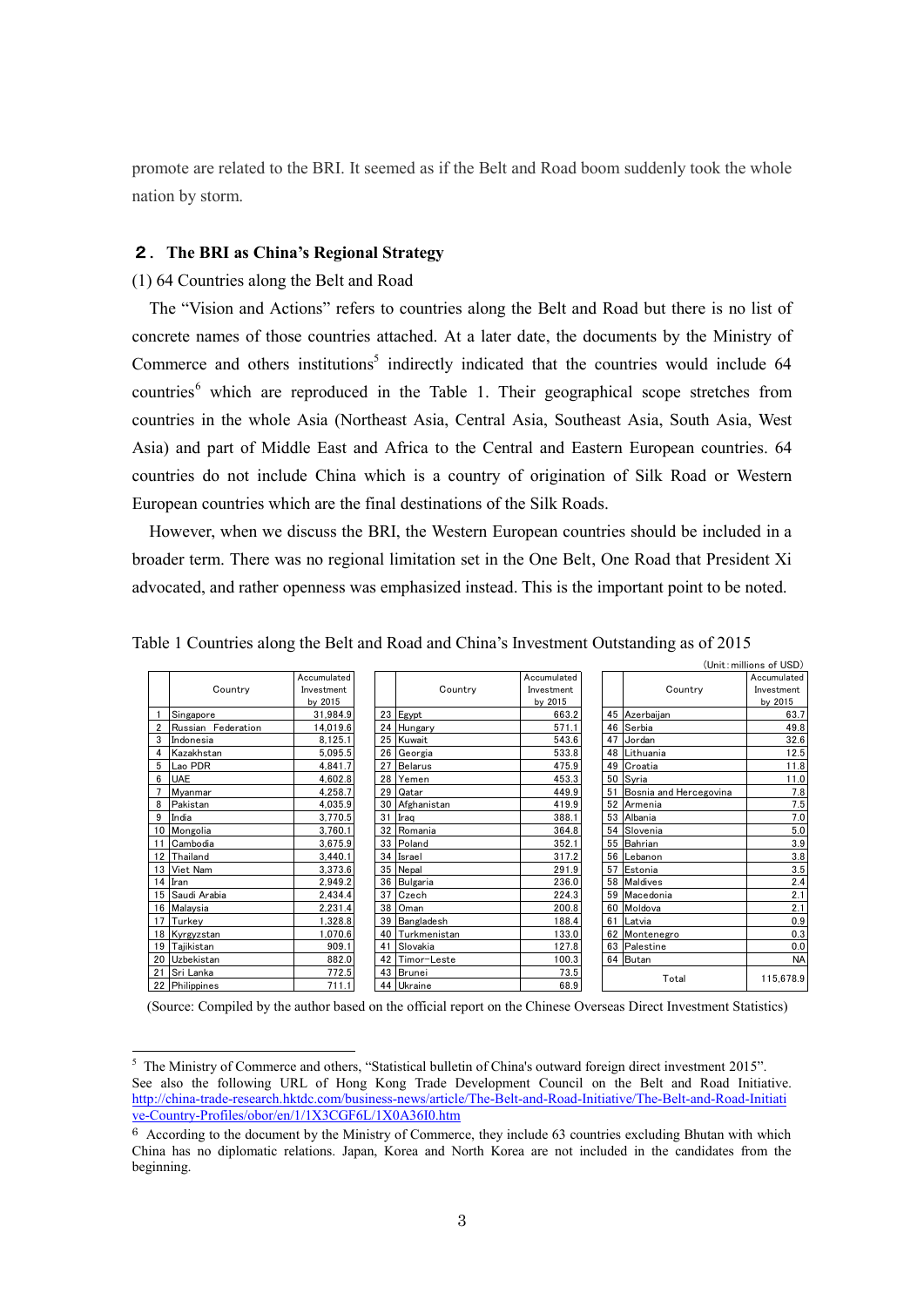Looked from the Chinese side, these 64 countries naturally differ in their degree of importance and priority. The most important countries are China's neighbors and peripheral ones. Even if the BRI is a grand development design that extends all over the Eurasian Continent, its effect of development will not reach the remote places unless the improvement of infrastructure and economic development are well promoted in the neighboring countries. In this regard, much value is attached to a steady realization by step by step approach<sup>7</sup>. Of course the procedures for promotion of the BRI differ a bit between the land route and the marine route especially because the marine route sometimes takes a stepping stone approach. Even in that case, it is not to say they are making light of neighbor countries like ASEAN countries.

#### (2) Priority Countries on the Land Silk Road

 $\overline{a}$ 

The countries to which China gives special priority along the Silk Road Economic Belt or the Land Silk Road are Central Asian countries like Kazakhstan and Kyrgyz Republic with which China has a long border. Through these countries run the ancient Silk Road and steppe roads. Also important are Mongolia which has a border to the north of China and Russia which expands further northward.

Central Asian countries had been autonomous republics of the former Soviet Union since the early 20<sup>th</sup> century, deeply incorporated in its gigantic planned economic system. In the days when the former Soviet Union had harsh political conflicts with China, these countries played a role of military front-line base of the Soviet Union. Later, in 1991 the Soviet Union collapsed and the countries in Central Asia had a chance to escape from the control of planned economy of Moscow to become a transient country to a market economy. Resource-rich countries like Kazakhstan and Turkmenistan placed emphasis on China with a high growth as a new channel for sales of their natural resources, in an effort to lower their economic dependence on Russia. China greatly welcomed these moves, which resulted in a deepening economic relationship between China and Kazakhstan through construction of oil and gas pipelines in Kazakhstan connecting the east and the west.

From around 2012, the GDP growth rate of China started to level off while the oil price falling, Chinese President Xi Jinping proposed in Astana, the capital of Kazakhstan, to build the Silk Road Economic Belt. Partly because it faced with the stagnant resource prices, Kazakhstan welcomed China's call for developing infrastructure structures<sup>8</sup>. It can be pointed out that in this background there had been Chinese efforts to have bilateral and multilateral dialogues on

<sup>&</sup>lt;sup>7</sup> President Xi called for "steady advance of the Belt and Road Initiative "with nailing together spirit" at the Work Conference on the BRI Construction and Promotion held in August 2016. [http://jp.xinhuanet.com/2016-08/18/c\\_135611630.htm \(](http://jp.xinhuanet.com/2016-08/18/c_135611630.htm)in Japanese)

<sup>8</sup> President Nazarbayev, who has been in the position since the nation's independence in 1991, revealed in November 2014 his new infrastructure development plan called "Bright Road." This is regarded as a plan responding to the BRI of China.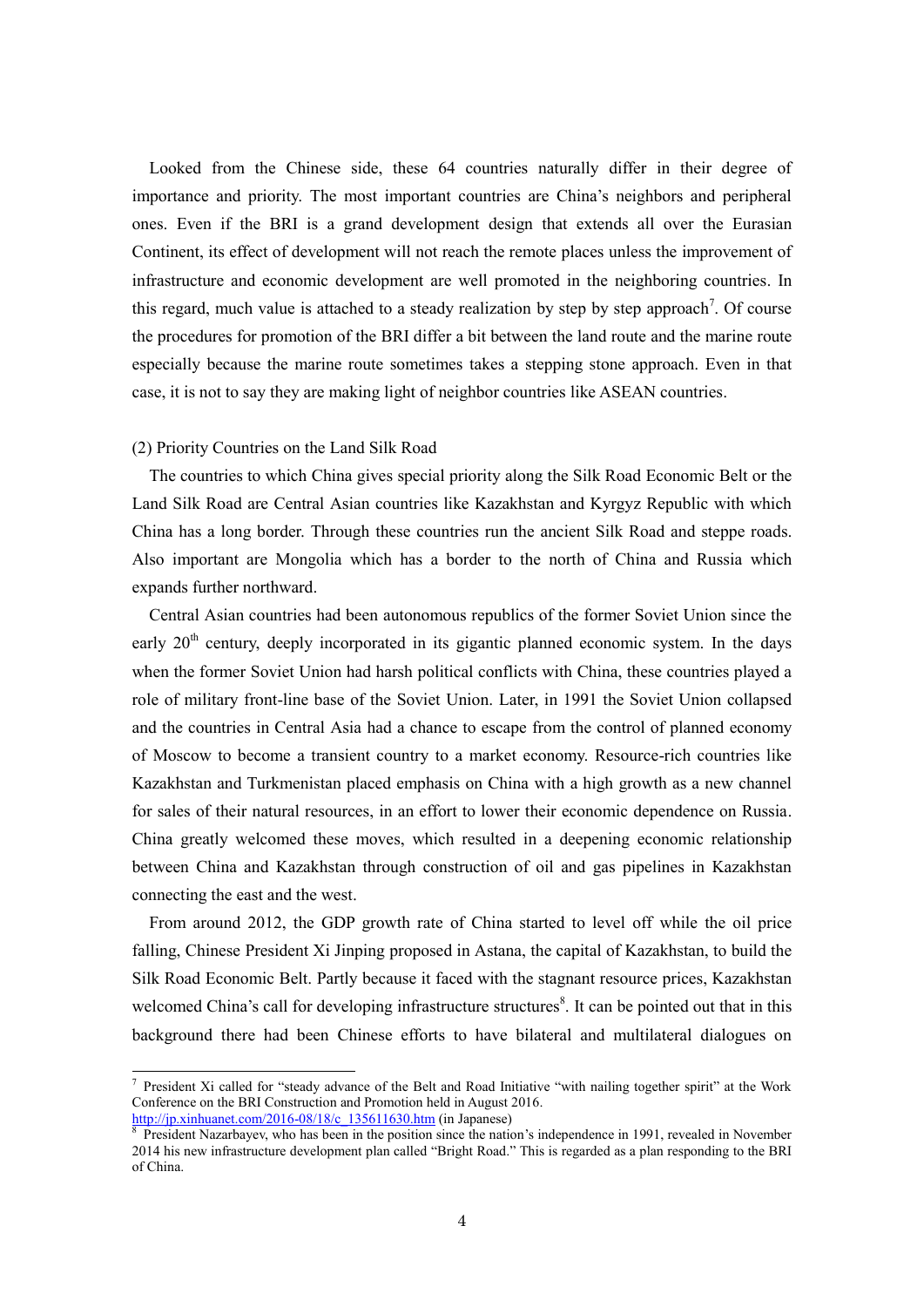promoting security in this region as a whole<sup>9</sup>, which had helped mitigate their sense of caution to China on the side of the Central Asian countries. Although Russia still has a strong influence on the countries in the Central Asia, yet it is actually getting harder for Russia to oppose to China's BRI.

Regarding the Land Silk Road, in addition to the above countries, Pakistan has a strategic importance to China. Pakistan has established an "all-weather strategic cooperation partnership" with China<sup>10</sup>, and a special role has been given to the China-Pakistan economic corridor which is now under construction as a project connecting the Land Silk Road and Marine Silk Road. Further, regional powers like Iran and Turkey are also important as countries along the routes of the Belt and Road.

## (3) Priority Countries along the Maritime Silk Road in China's Strategic Perspective

Among the countries along 21st-Century Maritime Silk Road or the Maritime Silk Road, strengthening of economic relationship with the neighboring ASEAN 10 countries is a priority. It is part of this priority why China places a great value to an early conclusion of Regional Comprehensive Economic Partnership (RCEP) among 16 countries in the Asia-Pacific region. In Indonesia where Chinese President Xi first introduced the Maritime Silk Road, Jakarta-Bandung railway project has become important like a matter of honor to President  $Xi<sup>11</sup>$ .

The Maritime Silk Road Initiative is not a mere infrastructure construction project but it involves China's strong consciousness about energy security strategy. In order for China to make an economic development on a long-term basis, it is critically important to secure the route through which the fossil fuels in the Middle East can be transported safely and surely to China. China places much emphasis on the infrastructure building such as ports along the sea lanes as well as their security.

One of the strategic places on China's sea lanes is the Malacca Straits. Although the straits historically have been under heavy Anglo-American influence, China is trying to address the fact with a long-term view, namely, making it a strategic move to build close political and economic relations with Singapore, Malaysia and Indonesia. In the west of the Malacca Straits, China has constructed relatively good relationship with Myanmar, Bangladesh, Sri Lanka, and Pakistan, as if encircling India with which China has border disputes, and based on it China is

-

<sup>&</sup>lt;sup>9</sup> China has been actively participating in the Shanghai Cooperation Organization (SCO) and the Conference on Interaction and Confidence-Building Measures in Asia (CICA), and shows an active involvement in the regional security issues while advocating a "View on New Security in Asia" in 2014.

<sup>&</sup>lt;sup>10</sup> It means a strategic cooperative partnership that is not subject to changes in external environment. The partnership treaty was concluded when President Xi visited Pakistan in April 2015. Pakistan is the only country that China has such a partnership in its diplomatic relations.

<sup>&</sup>lt;sup>11</sup> Japan participated in the bidding for Jakarta-Bandung railroad project, but China tried to politically regain lost ground and succeeded in the bidding. Also in Thailand, there was a railroad project planned by China, but the bidding thrust of China was not so severe as in the case in Indonesia.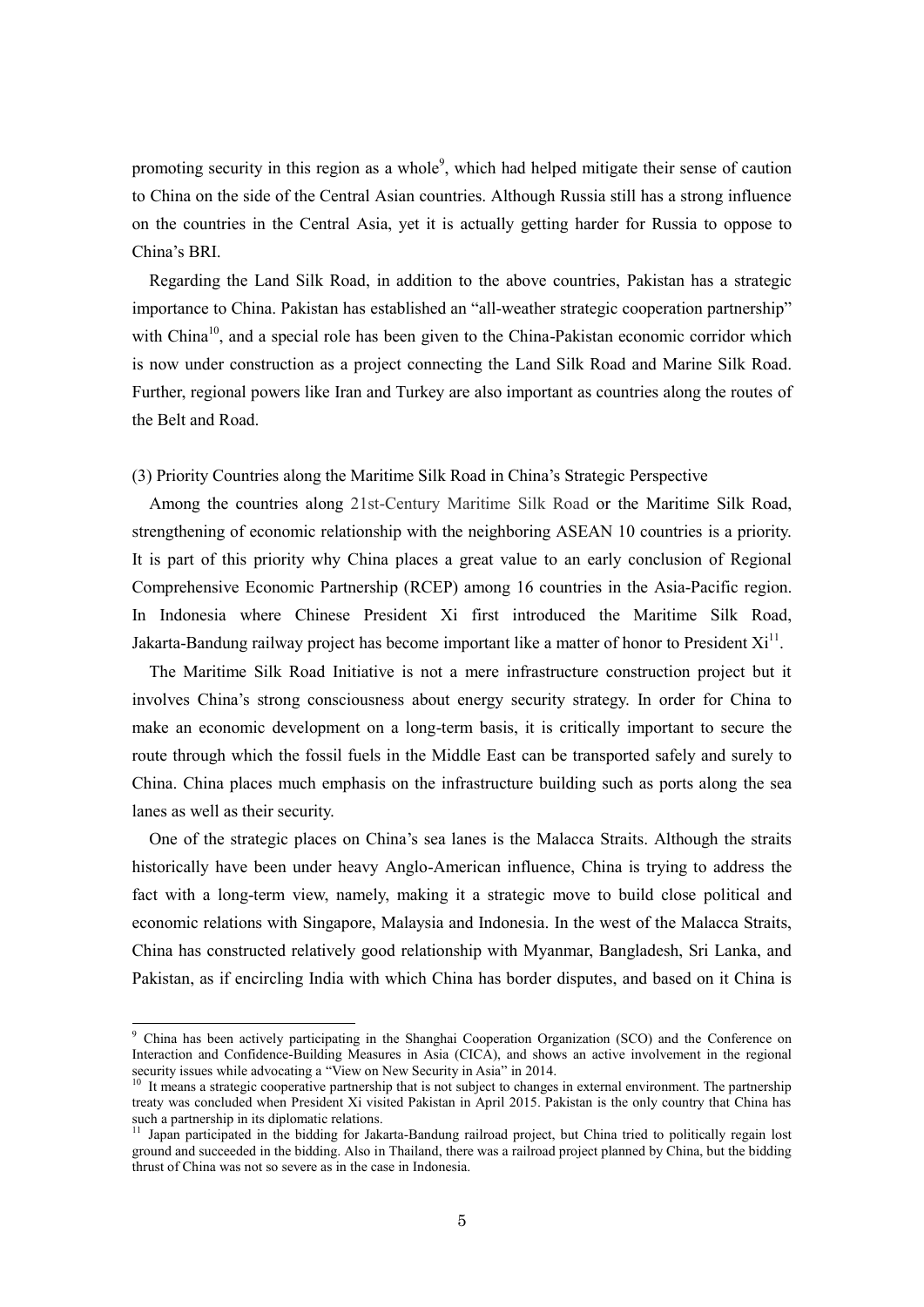positively promoting construction of port infrastructure in each of these countries. The similar moves have been seen for Oman and Djibouti.

The construction of port infrastructure for private use along the maritime Silk Road has been seen as China's strategic move toward future advance of military foray in these countries. Currently China is strengthening its navy forces while aggressively trying to transform the South China Sea into its inland sea. If things go as China wishes, China will be able to realize in the future the sea-lane security along the East China Sea to the South China Sea, even through the Indian Ocean to Persian Gulf without relying on the help of the United States. Looking from the side of the U.S., this is a very ambitious project, but it seems China is promoting it seriously.

China is also considering steps to address the energy security in case of an unexpected blockade of the Malacca Straits. Two initiatives for the China-Pakistan Economic Corridor and the Bangladesh-China-India-Myanmar Economic Corridor suggest it. A construction project of canal that runs across the territory of Thailand in Malay Peninsula had once attracted much attention.

## (4) Six Economic Corridors

 $\overline{\phantom{a}}$ 

China gives a strategic importance for its BRI to six economic corridors as shown in Chart 2. Namely they are (1) New Eurasia Land-bridge Economic Corridor, (2) China-Mongol-Russia Economic Corridor, (3) China-Central Asia-West Asia Economic Corridor, (4) China-Indochina Economic Corridor, (5) China-Pakistan Economic Corridor, and (6) Bangladesh-China-India-Myanmar Economic Corridor. In each of these corridors plural projects have been started<sup>12</sup>. These corridors are laid to run through the central part of the Eurasian Continent as if covering all of it. It also seems to show that China intends to penetrate into the regions which once used to be under the influence of the former Soviet Union.

Chinese way of advances to the waters of East China Sea and South China Sea has been called as "Salami-slice tactics" that gradually break down the scopes under the influence of neighbor countries, and with the same tactics in the Eurasian Continent China is again going to gradually rewrite the influence scope of the former Soviet Union hegemony. This can be viewed as a Chinese global vision that runs under the Belt and Road strategy.

No doubt, some plans of these economic corridors include the cases that have been inadequately tested for their economy and profitability with their political consideration rather going ahead and the possibility cannot be denied that such corridors will not be constructed in the end. However, it seems China has taken priority in pursuing the grand strategy while taking into account such possibilities too. Here we can find Chinese half-hidden intention of

 $12$  As for the progress of construction projects in each economic corridor, please refer, for example, to P4, Chart 2 in the report on "Three Years of Chinese Belt and Road Initiative" by Daiwa Institute of Research (available only in Japanese) [https://www.dir.co.jp/research/report/overseas/emg/20160926\\_011277.html](https://www.dir.co.jp/research/report/overseas/emg/20160926_011277.html) (in Japanese)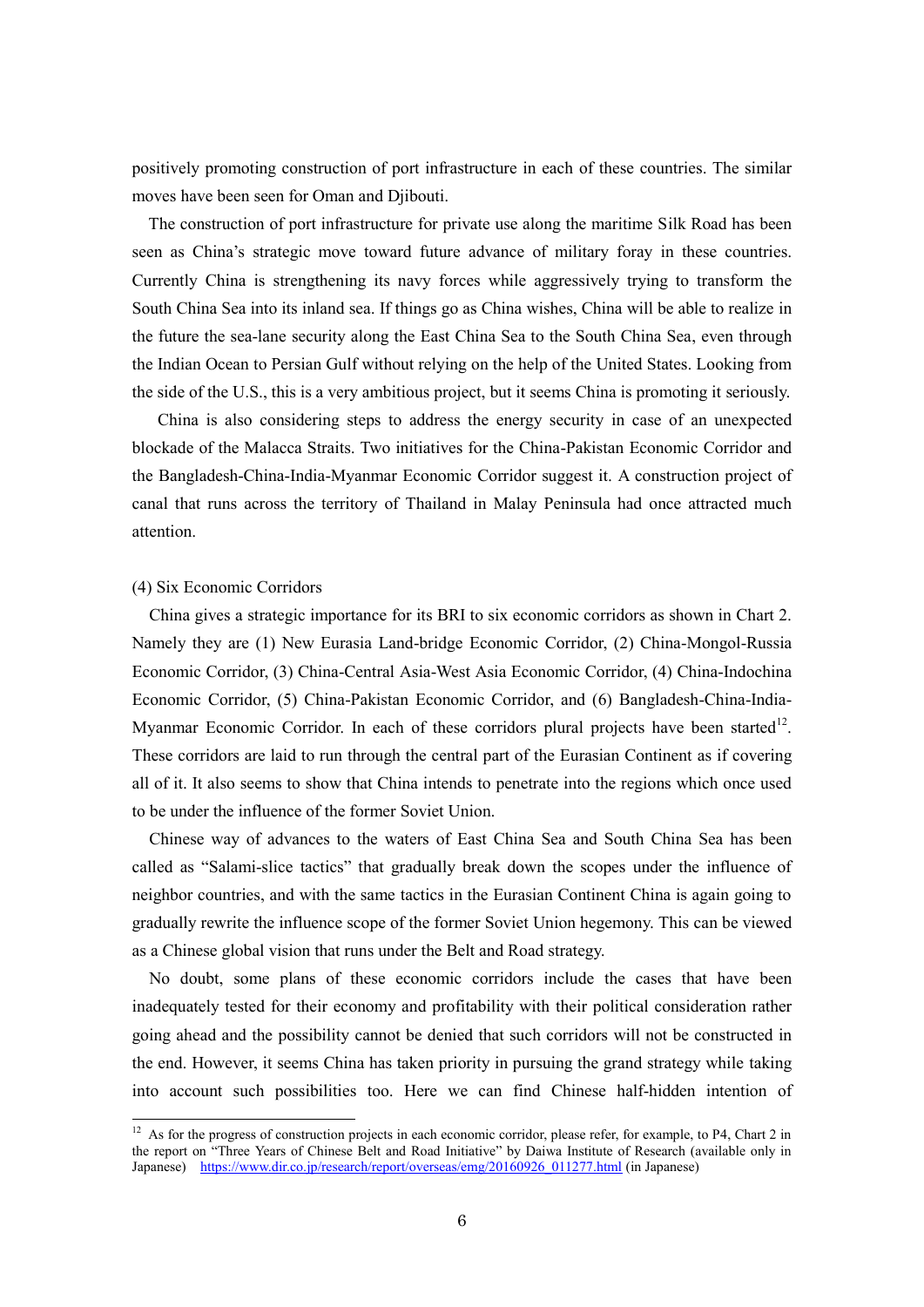competition against the United States.

## Chart 1

 $\overline{\phantom{a}}$ 



The Belt and Road Initiative: Six Economic Corridors Spanning Asia, Europe and Africa

(Source: Hong Kong Trade Development Council)

(5) The Belt and the Road that Encompasses the Whole World

The Chinese BRI emphasizes its openness, that is, it is an initiative opened to all countries worldwide. It represents an idea that all countries that wish to strengthen mutual economic ties with China to co-prosper are regarded as friends that agree with the BRI. It seems that China considers it a national interest to spread the BRI and to encompass the world with friendly relationship ruling based on the BRI.

For example, the joint statement on establishing a strategic partnership signed by China and Uruguay of South America in October 2016 referred to the  $BRI<sup>13</sup>$ , and China considers that Uruguay has become a "friend circle" member country of the BRI with the memorandum. Among the Western countries, Greece, Germany and Switzerland have expressed their support to the BRI. At the Greek ports and harbors, China has already acquired high presence. Some of the international institutions have come to approve this initiative.

According to a release of the Chinese government, as of the end of 2016, i.e., in a little more than three years since the proposal of President Xi, it is reported that more than 100 countries

<sup>&</sup>lt;sup>13</sup> Refer to the following URL of Hong Kong Trade Development Council.

[http://china-trade-research.hktdc.com/business-news/article/The-Belt-and-Road-Initiative/China-Uruguay-Joint-State](http://china-trade-research.hktdc.com/business-news/article/The-Belt-and-Road-Initiative/China-Uruguay-Joint-Statement-on-Establishing-a-Strategic-Partnership/obor/en/1/1X000000/1X0A7WA2.htm) [ment-on-Establishing-a-Strategic-Partnership/obor/en/1/1X000000/1X0A7WA2.htm](http://china-trade-research.hktdc.com/business-news/article/The-Belt-and-Road-Initiative/China-Uruguay-Joint-Statement-on-Establishing-a-Strategic-Partnership/obor/en/1/1X000000/1X0A7WA2.htm)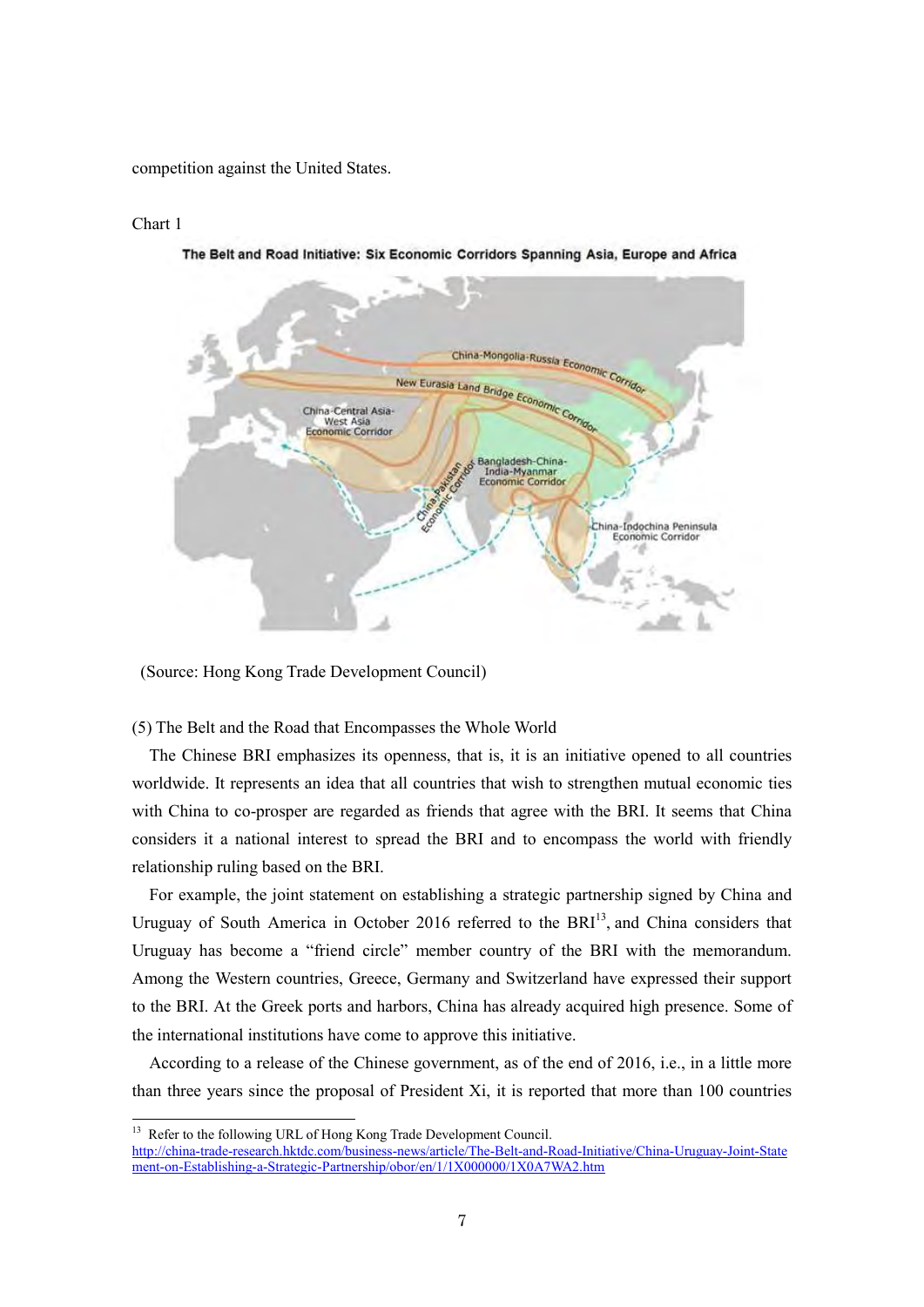and international organizations have responded positively or expressed their support, of which 40 countries and international organizations have signed the cooperation treaty on coordinated construction<sup>14</sup>. These moves of supports to the BRI by countries and international society merely represent a kind of diplomatic protocol, yet the fact such moves are actually going on should be recognized.

# 3. **Economic and Diplomatic Highlights that Characterize the Belt and Road Initiative**

(1) Belt and Road Initiative Redefined as China's External Opening-up Policy

In the beginning, the BRI had shown a rather strong nature of domestic projects for infrastructure building. When it was incorporated into economic policy agendas at the Central Economic Work Conference held in December 2014, it was regarded as the third important regional development strategy together with the "Coordinated Development of the Beijing-Tianjin-Hubei Region" and the "Yangtze River Economic Belt," and in response to this understanding, the governments of Provinces, Cities, Autonomous regions which were concerned rushed to make lists of projects in order to acquire new budgetary allocations<sup>15</sup>. Amidst the heightening fervor for infrastructure construction, 19 projects for domestic infrastructure construction were authorized by the State Development Reform Commission in September 2015. In addition, the State Council published in December 2015 a document titled "Opinions on Some Policy Measures Concerning Development and Opening-up of the Important Areas around Chinese Borders<sup>16</sup>", coming up with the policies on the infrastructure building on the Chinese side of the border regions.

After these developments, the BRI was incorporated in the chapter titled "New Framework for All-round Opening-up" in the "13th Five-Year Plan" Platform which was approved in March 2016. With this decision, the nature of the BRI as a regional development strategy was weakened in China's mid-term planning and it was reclassified and reorganized as a strategy toward deepening of the Reform and Opening-up policy.

① The BRI in the Flow of External Opening-up Policy

What will the BRI look like if it is positioned in the longer perspective of the Reform and Opening-up policy since 1978?

The Reform and Opening-up policy of China started with the introduction of foreign

 $\overline{a}$ 

<sup>14</sup> <http://j.people.com.cn/n3/2017/0118/c94474-9168609.html>(in Japanese)

<sup>&</sup>lt;sup>15</sup> While fervor on the infrastructure building through the BRI got stronger in the Chinese local districts, there was a phenomenon that the domestic expectations on AIIB got cooled down in contrast with a rising expectation for the Silk Road Fund.

<sup>16</sup> Original Chinese reads 国务院关于支持沿边重点地区开发开放若干政策措施的意见. This document was released as a policy document to promote infrastructure development along the Chinese border regions. [http://www.gov.cn/zhengce/content/2016-01/07/content\\_10561.htm \(](http://www.gov.cn/zhengce/content/2016-01/07/content_10561.htm)in Chinese)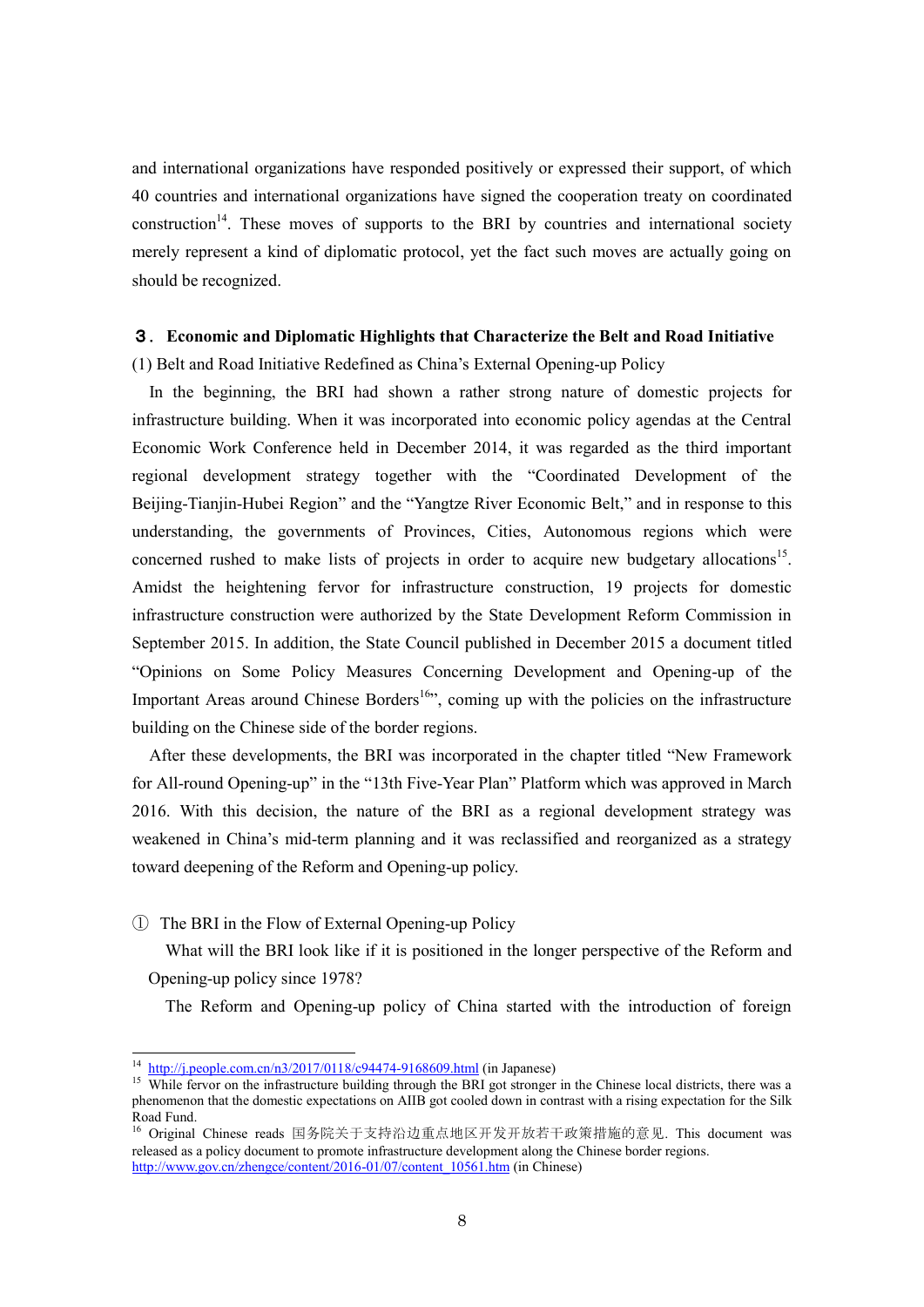capital<sup>17</sup> from developed countries. This strategy brought to China an enormous amount of foreign investment and advanced technology, leading to the current economic development. However, entering into the 2000s, it caused trade frictions with the United States while China suffering from a balance of payments imbalance. What was then formulated was an incentive policy for external investment called "Go Global" (走出去 Zou Chu Qu). However, although some specific progress had been seen with this policy in some areas like overseas oil exploration by major state owned energy companies; overall recycling of funds to overseas did not go well while the surpluses on the current account and capital account had continued to increase. The BRI is seen as a new proposition made based on such developments.

In the future the BRI is expected to give a new orientation to the overseas investment of China. Specifically this initiative encourages investment in the whole area of Asia, Middle East and Africa and Central and Eastern Europe. The BRI also serves as a guideline for overseas investment of the State Owned construction companies. Currently not only the Chinese Ministry of Commerce, the main engine, but also Hong Kong Trade Development Council back up this policy and put a great deal of effort to provide information on local investment environment of the countries along the routes $18$ .

# ② The BRI as an Effort for International Industrial Cooperation

The years from 2013 to 2014 when the BRI was advocated overlap the period when China aggressively advertised its economic situation as "New Normal<sup>19</sup>." At that time a rapid economic growth period came to an end in China, raising an issue of how to deal with excessively accumulated production capacity and inventories. What emerged then was the idea to transfer the excessive equipment and inventories to the neighbor countries. It was called an international "industrial cooperation" and if it succeeded, it would not only underpin the Chinese economy but also it would lead to the economic development of the surrounding countries and regions, while at the same time it would save the time for making plans to reform state owned companies. The policy was regarded as a kill-two-birds-with-one-stone or more desirable solution. This international industrial cooperation policy was advanced at the same period as the BRI and often connected with each other.

However, in those days the realization of the idea of industrial cooperation was not so easy as was intended. After all, some part of steels and other products was quietly circulated to the

<sup>18</sup> Refer to the following URL for the Hong Kong Trade Development Council.

 $\overline{a}$ 

<sup>&</sup>lt;sup>17</sup> It is called "Yin Jin Lai  $(\frac{1}{2}|\text{#} \text{#})$ ", and used as an antonym of "Zou Chu Qu."

[http://china-trade-research.hktdc.com/business-news/article/The-Belt-and-Road-Initiative/The-Belt-and-Road-Initiati](http://china-trade-research.hktdc.com/business-news/article/The-Belt-and-Road-Initiative/The-Belt-and-Road-Initiative-Country-Profiles/obor/en/1/1X3CGF6L/1X0A36I0.htm) [ve-Country-Profiles/obor/en/1/1X3CGF6L/1X0A36I0.htm](http://china-trade-research.hktdc.com/business-news/article/The-Belt-and-Road-Initiative/The-Belt-and-Road-Initiative-Country-Profiles/obor/en/1/1X3CGF6L/1X0A36I0.htm)

<sup>&</sup>lt;sup>19</sup> The word of "new normal" appeared in a speech of President Xi during his visit to Hunan Province in May 2014. Since then, it was advertised and widely recognized as a key word that shows economic situation of the Chinese economy.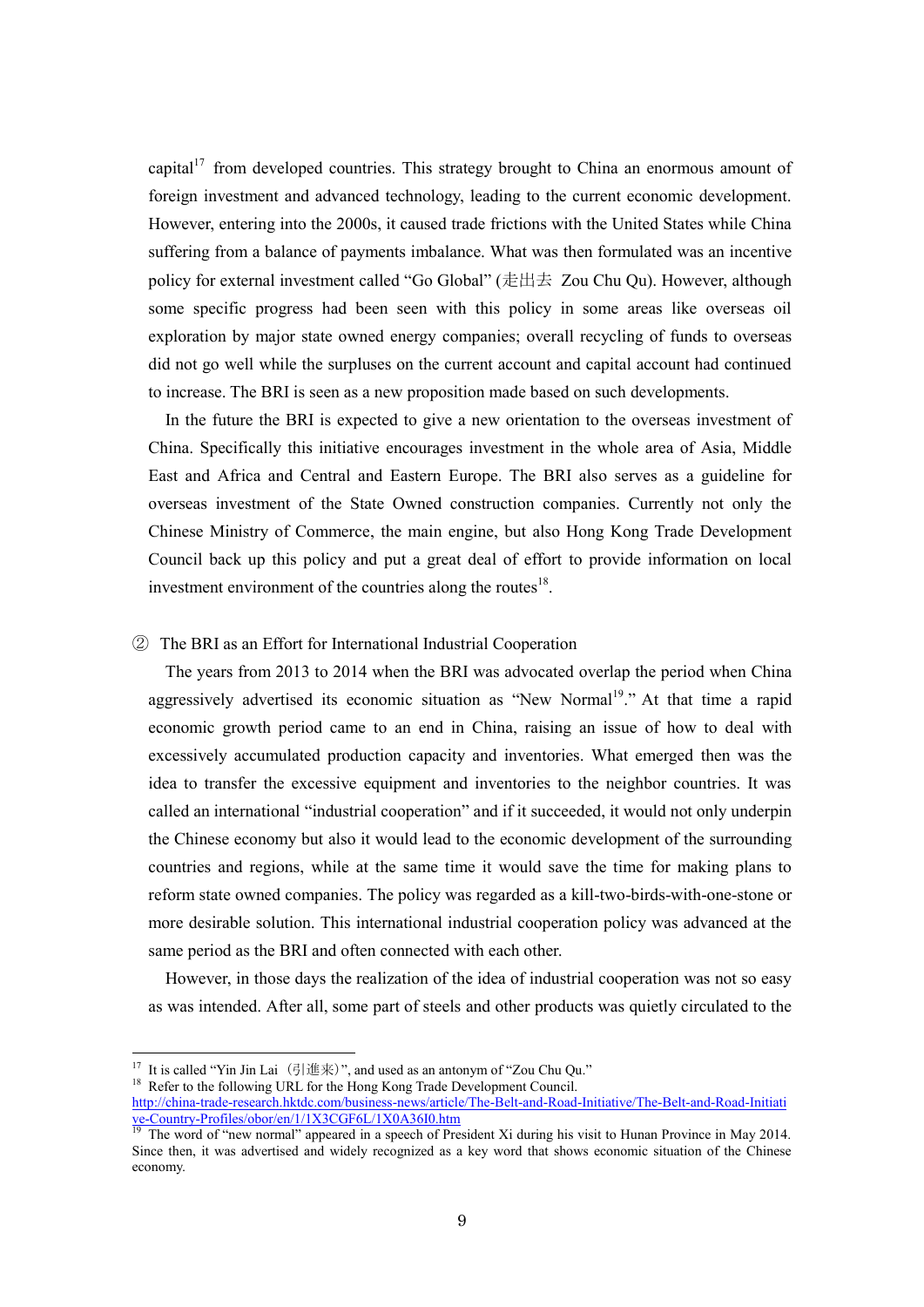international market so that it would not be labeled as dumping, while other parts were finally destined to the U.S. through Viet Nam, Mexico, etc.

The concept of international industrial cooperation was finally connected in 2016 with the "supply side structural reforms," and at the same time it was associated with the BRI. At present, it is used as a positive meaning to build supply chains between China and surrounding countries, or international division of labor, or build international value chains. This may imply the deepening of China's opening-up policy.

#### (2) Positioning of the BRI in China's Diplomatic Policy

(i) The BRI that appeared in a review process of Great Power Diplomacy<sup>20</sup> and Neighborhood Diplomacy<sup>21</sup>

Until around 2007-2009, years before and after the Beijing Olympic Games, the Chinese government had maintained diplomatic strategy based on a principle of "waiting for opportunity with talent and ability hidden while doing what should be done" that Deng Xiaoping advocated, but later on four letters meaning firmly and positively were added to the former<sup>22</sup>, by which the Chinese diplomacy suddenly took a turn to more aggressive direction.

When Mr. Xi Jinping took the president office in 2013, he reviewed, under the slogan of "Chinese Dream", China's basic diplomatic policy which centered on great power diplomacy and neighborhood diplomacy. In this process, the BRI acquired a special status when President Xi referred to the BRI at a Central Conference on Work relating to Foreign Affairs (or Foreign Affairs Work Conference, FAWC) held in November 2014 for the first time in 8 years.

#### (ii) The BRI as a National Security Strategy

 $\overline{a}$ 

The BRI seems to have been carefully discussed by China's national strategical think tanks under the direction of Central Committee of the Communist Party in connection with the fundamental development strategy of the state. Russia, which succeeded the ethics of the former Soviet Union that once threatened the security of China or still probably sees itself as a leader of the communism areas, has headed for economic decline in the past several years due to the falling resource prices and economic sanctions taken by the western countries. In

<sup>&</sup>lt;sup>20</sup> This means a diplomacy that aims at playing a role of a responsible major country in the international society. It especially takes into consideration Russia, the U.S., India and the EU. Its position in the comprehensive diplomatic policy line was confirmed at the Central Foreign Affairs Work Conference (FAWC) held in November 2014.

<sup>&</sup>lt;sup>21</sup> It means a diplomacy dealing with neighborhood and surrounding countries. Incidentally a work forum on Chinese diplomacy toward the Periphery was held in October 2013, one year prior to the FAWC, where President Xi emphasized the ideals of amity, sincerity, mutual benefit and inclusiveness, also clearly referring to the BRI.

<sup>&</sup>lt;sup>22</sup> "韜光養晦、有所作為" means a restrictive foreign policy under which power is saved by concealing one's ability and does a little bit what should be done. On the other hand, "堅持韜光養晦、積極有所作為" means the policy of saving power by concealing ability is firmly kept but more aggressive diplomacy will be taken.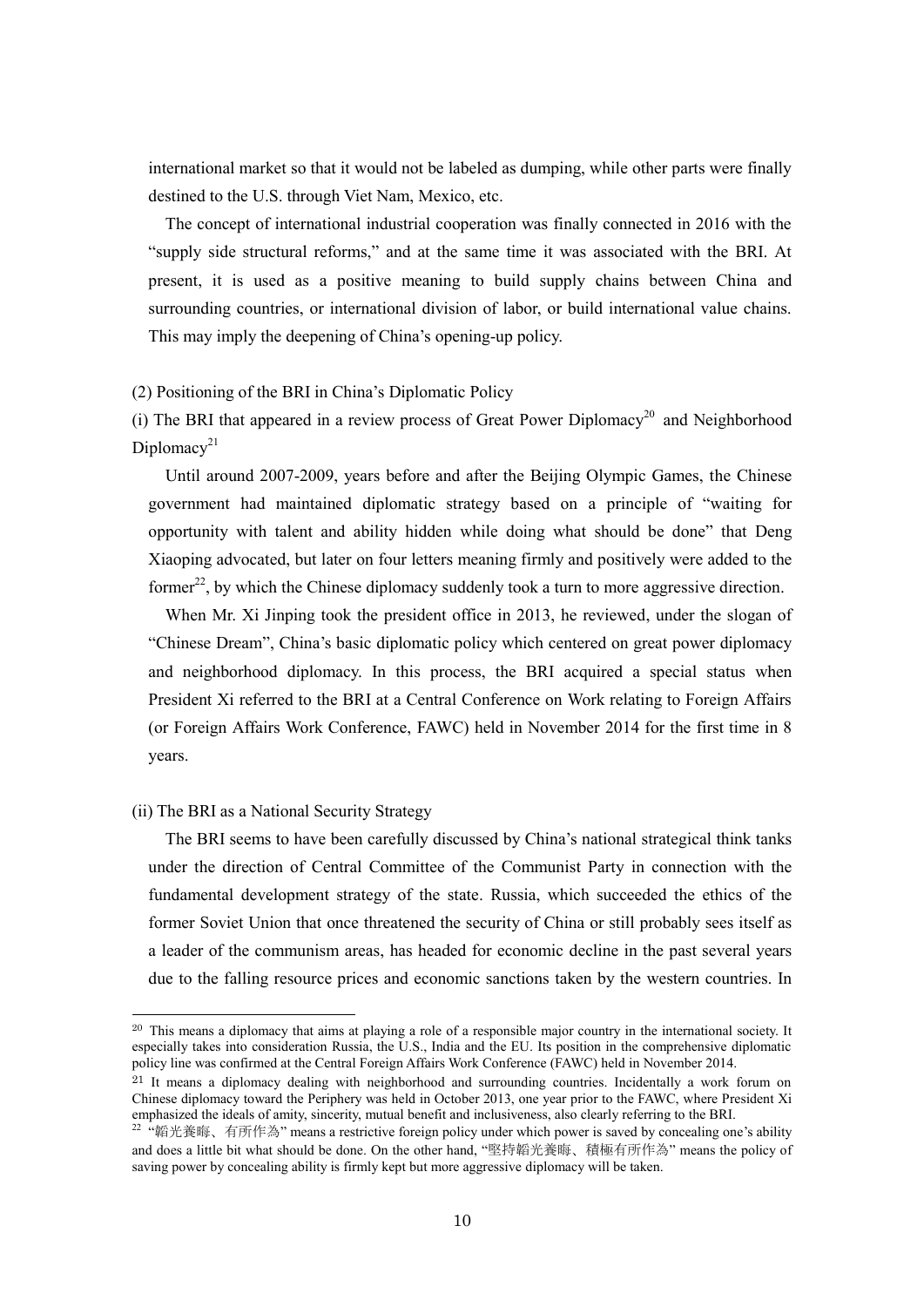such a situation, leaders in Central Asia and Caucasus and also in Eastern Europe have been saddled with worries about their future economic development and security. On the other hand, in the eastern direction over the Pacific Ocean there was the United States which had suffered a severe recession due to the financial crisis. Since the end of the 2000s the U.S. began to take precautions against the emergence of China as a hegemon and the Obama administration came up with "Pivot to Asia" strategy<sup>23</sup> and also promoted Trans-Pacific Partnership Treaty (TPP). For China these were a possible threat to its own development. China approached the U.S., with "new type of great power relations" and tried to force the U.S. to recognize the emergence of China to pursuit its own energy security, however, it was not always very successful.

In such a changing international environment, China came up with the BRI as a strategy to expand its influence to the West, while extending a helping hand of economic cooperation to the East Asian countries. This strategy eyes a greater future role for navies of the People's Liberation Army with keeping in mind the Sea Lane security on the Maritime Silk Road. Thus the BRI not only aims at a peaceful economic development but also has an aspect of long-term strategy looking ahead to a shift of hegemony. This long-term strategy directed at a hegemony shift is the one that cannot be promoted without the top-down design by President Xi who takes control of the Army.

(iii) Implied Real Intention of the BRI under the Ideal of Economic Cooperation Policy

On the surface the BRI was proposed just as a pure economic policy. Its ideals set out coordinated development and co-prosperity, and include such fine phrases as peace, cooperation, openness, inclusiveness, mutual learning, mutual benefit, mutual trust, strengthened all-round exchanges, goodwill and friendliness. When the leaders participating in the APEC Summit Meeting were spoken to with such words and persuaded to accept the ideas, they would have found difficult to oppose, especially the leaders of developing countries would. Here is the adeptness of Chinese diplomacy.

By expressing their assent to this initiative, the countries along the Belt and Road and other countries concerned expect to obtain investment and technology from China in future when they make efforts to improve their infrastructure such as railways, highways, ports and harbors, airports and telecommunication networks. They also expect finance functions of AIIB and Silk Road Fund as the source of funds. It can be said that China has already been faced with a moral obligation and responsibility to meet the expectations of these countries.

On the other hand, China calls for a construction of a "community of shared interest,

-

<sup>&</sup>lt;sup>23</sup> A strategy that tries to expand and strengthen the involvement of the U.S. in the Asia and Pacific region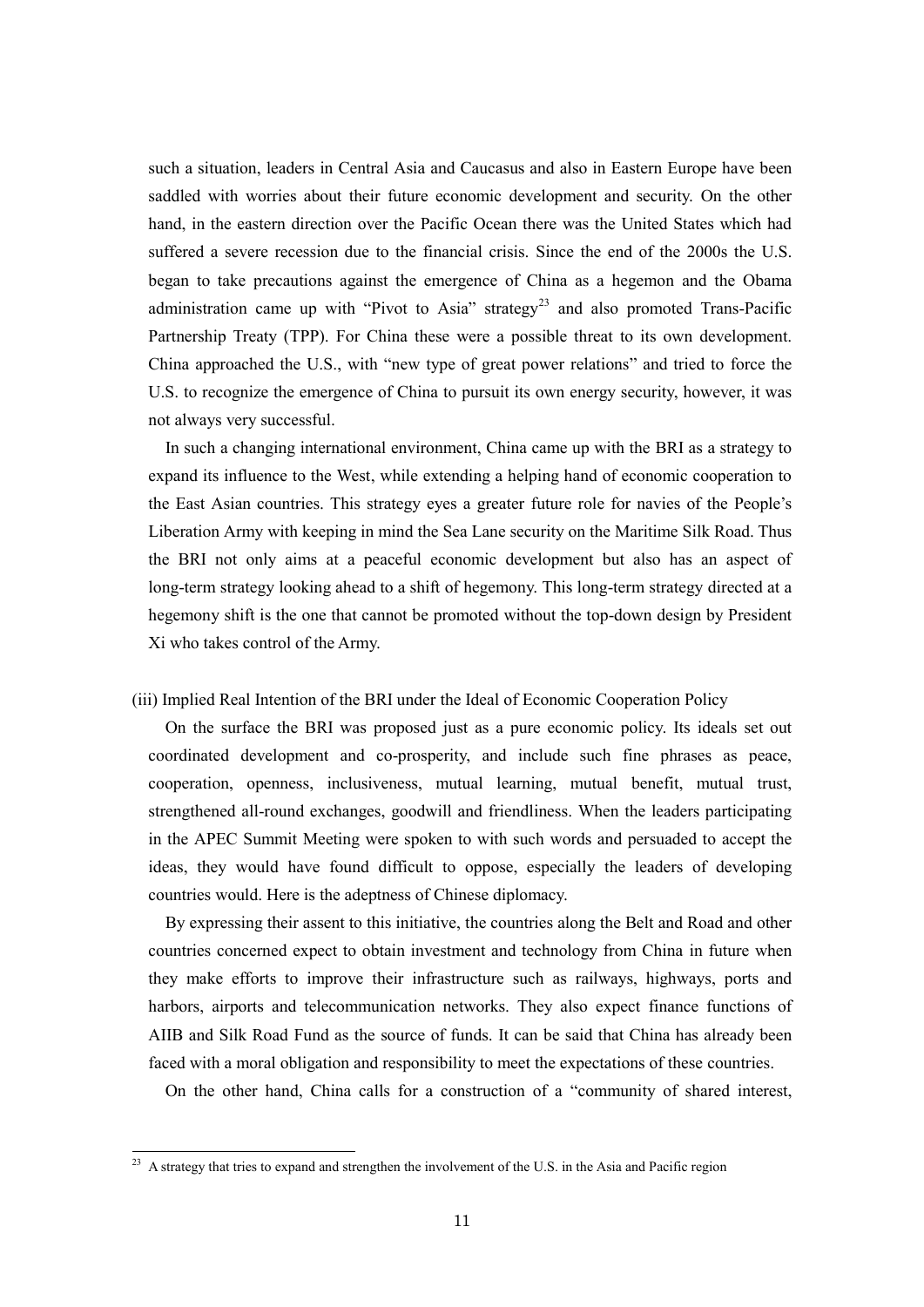destiny and responsibility." <sup>24</sup> Its real intention is apparent here that through strengthened economic relations with the countries along the Belt and Road and neighborhood countries, it wishes to form in the long run a sphere of influence and activity zone over these countries. Such intentions are impossible to ignore for its neighborhood countries including Japan, not to say for the geographically apart western countries. For, there is a non-negligible possibility that China makes or changes the operation rules of such a "community of shared interests, destiny, and responsibility" to its own advantage.

#### (iv) Effort to Compete against the TPP promoted by the U.S.

The openness of the BRI has an aspect of a competition to the TPP that has been promoted by the Unite States. Originally the TPP aimed at making common rules that are opened to the domestic markets in individual countries under the ideal of globalism and free trade. However, as it had set out an idea of high level of openness, it had taken an aspect of making the hurdle for participation somewhat higher. From the Chinese side, it was likely that the TPP looked to China too exclusive<sup>25</sup>. In addition, this policy was sets with the "Pivot to Asia" Strategy which aimed at reducing the clout of China, which was impossible for China to approve. It looks like China came up with the BRI as a global countermeasure plan to the TPP in light of the exclusiveness of the latter. The ideals of the BRI such as openness and inclusiveness are meant for encouraging emerging countries to participate in it. In fact, the prerequisites for membership to the BRI of emerging countries have been kept quite low at least at the entrance.

#### **4**.**The Belt and Road and AIIB Viewed from a Perspective of Japan**

 $\overline{a}$ 

## (1) Meaning of the BRI for Japan and Bad Timing of the Emergence of AIIB for Japan

Back in November 2014 when the APEC Summit meeting was held in Beijing after Mr. Xi Jinping assumed a post of Chinese president, Japan and China were in a very critical relationship due to the troubles over the Senkaku Islands. At the first bilateral summit meeting set on that occasion between Prime Minister Shinzo Abe and President Xi Jinping, the Chinese side avoided to refer to the BRI and an idea of establishing  $\text{AIB}^{26}$ . It may have been due to the awareness of its domestic public opinion. At the second summit meeting held in Bandung in April 2015, the Chinese side referred to them, but the Japanese side reserved the judgment on for or against on the ground of weak governance structure of  $\text{AIB}^{27}$ .

<sup>&</sup>lt;sup>24</sup> In the BRI, together with the expression of a "community of shared destiny", words of "friendship zone" are used to produce a soft image.

<sup>25</sup> China promoted the preparation to join the TPP by establishing a Pilot Free Trade Zone at 11 places including Shanghai, but the reform of state-owned enterprises stood as a high hurdle to clear.

<sup>&</sup>lt;sup>26</sup> Ministry of Foreign Affairs HP [http://www.mofa.go.jp/mofaj/a\\_o/c\\_m1/cn/page3\\_000999.html](http://www.mofa.go.jp/mofaj/a_o/c_m1/cn/page3_000999.html) (in Japanese)

<sup>&</sup>lt;sup>27</sup> Ministry of Foreign Affairs HP [http://www.mofa.go.jp/mofaj/a\\_o/c\\_m1/cn/page4\\_001136.html \(](http://www.mofa.go.jp/mofaj/a_o/c_m1/cn/page4_001136.html)in Japanese)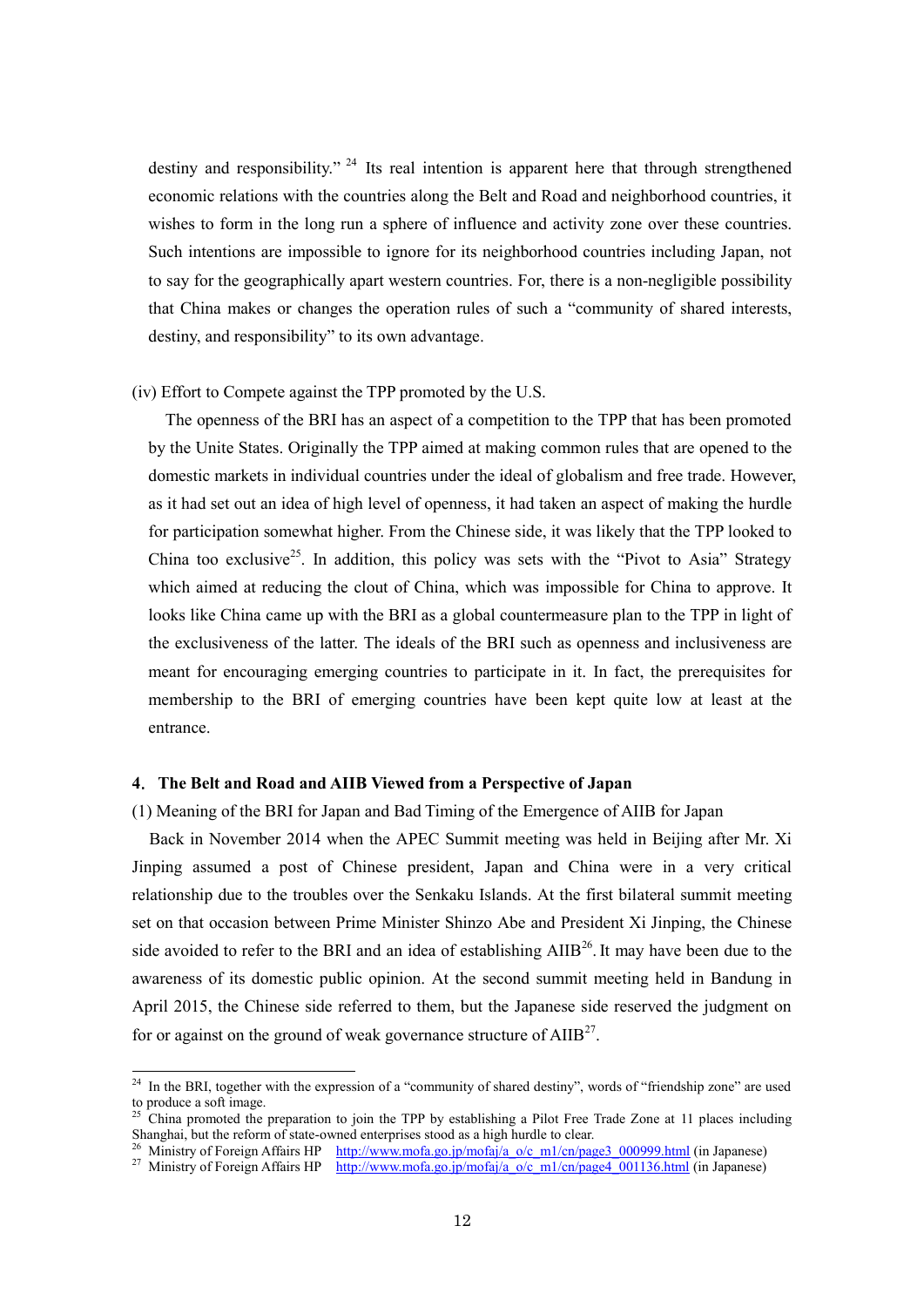#### (2) Image Gap on Silk Road Initiative and AIIB for Japanese people

When talking about the Silk Road, it would remind the Japanese people above a certain age of images of the streets in Chang'an (current Xian) or the western region of China that stretches from there, or the incidents like introduction of Buddhism from China<sup>28</sup>. And in Japan there once existed a "Silk Road Diplomacy" that was advocated by the former Prime Minister Hashimoto. In contrast, countries in the westward direction from China across the Old Silk Road think that they will be able to gain actual benefits from the BRI if they can deepen economic exchange with China which has emerged as a great economic power. In fact this initiative is an appeal directed at European countries and almost is the same with AIIB. European countries have neither security concerns nor strained relationships with China. In that sense they are in a different position from the U.S. and Japan.

Any way the BRI or modern edition of Silk Road did not hit many Japanese in their mind, and they find it difficult to connect the BRI with them. Some Japanese who have strong sympathy with China may think that Japan should support the initiative and also AIIB, but there are opinions that Japan should refrain from making cooperation recalling China's heavy-handed governance in the Uyghur Autonomous Region and others or its tough stance on East China and South China seas.

# (3) China's Enhanced Approach to Japan

In such a situation, as the withdrawal of the U.S. from the TPP became definite in early 2017, China is trying harder than ever to expand its influence in Asia. Accordingly China is maneuvering to persuade Japan to subscribe in AIIB by explaining the significance of the BRI at various opportunities of exchange while trying to get Japan's understanding on the China's Asian strategies. However, the problem is not simple because Japan is an Asian country and at the same time America's allied country. Japan will have to think hard about its own choice while taking into consideration the U.S.-China relationship.

## 5. Conclusion

-

#### (1) A Renewed Attention on the BRI in 2017

China is promoting preparations to hold "Belt and Road Forum for International Cooperation" (hereinafter referred to as the Forum). In August 2016 when the TPP negotiations began to drift amid the US presidential campaign, President Xi made a speech at the Work Conference on the BRI Construction and Promotion<sup>29</sup> and decided to hold this Forum. Further in January 2017,

<sup>&</sup>lt;sup>28</sup> Feature programs on the Silk Road that the NHK broadcast in the 1980s had a great influence on the formation of an image of the Silk Road among the Japanese.

<sup>&</sup>lt;sup>29</sup> Xinhua report: Promote the construction of the Belt and Road with nailing together spirit –Learning and bringing home the important speech made by President Xi Jinping at the Work Conference on the BRI Construction and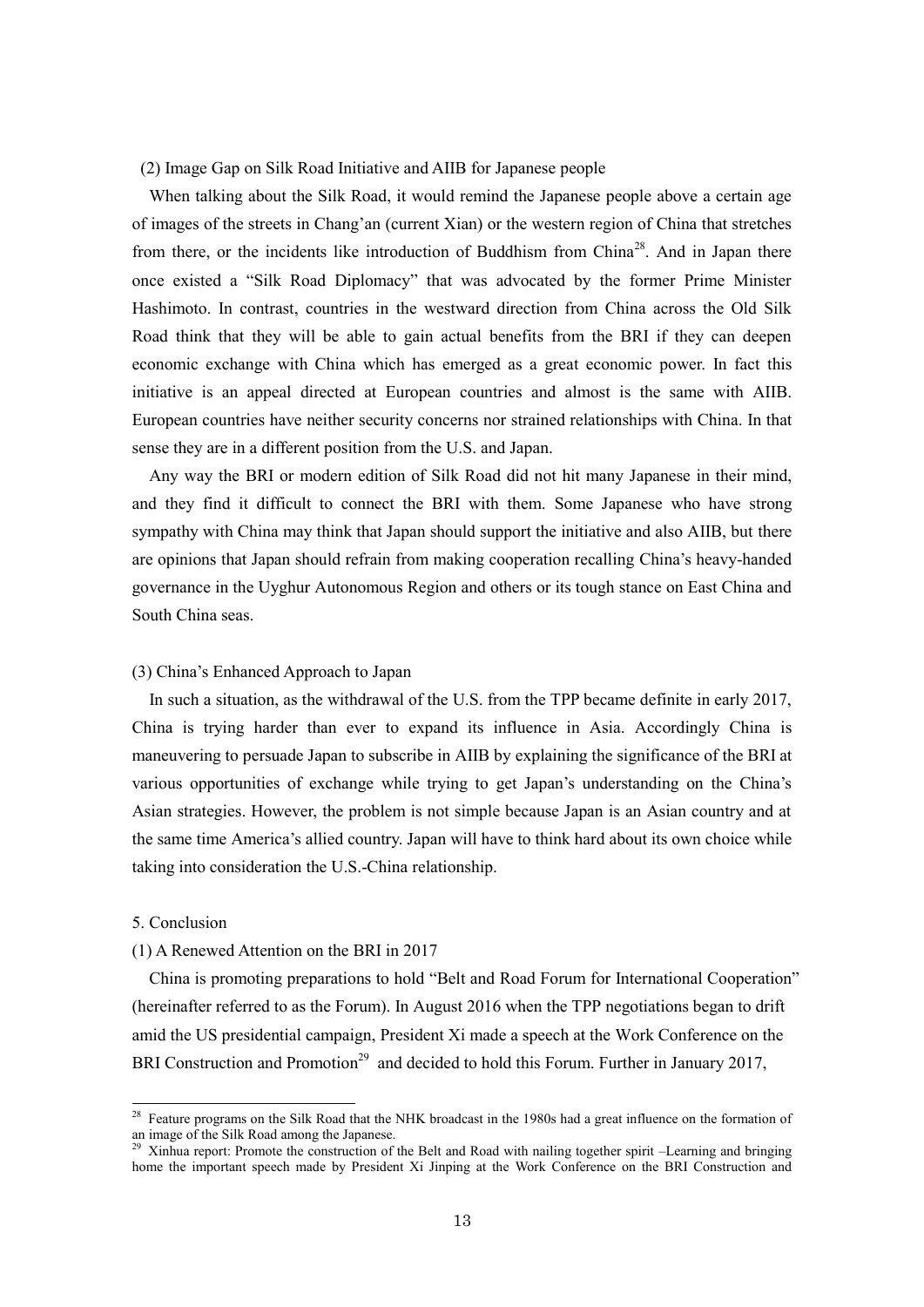when he for the first time participated in the World Economic Forum held in Davos, Switzerland, President Xi gave a speech to support anti-protectionism in defense of globalism, and expressed to invite the every county in the world to the Forum, showing an extraordinary determination and enthusiasm on it.

With the National Communist Party Congress expected in autumn 2017, the first half of this year has been a very important period for the Xi Jinping administration. If he can make it through the congress, President Xi will be able to make a smooth start for the second five-year term. By maneuvering to hold at this time a successful Forum on the Belt and Road Initiative he himself proposed, President Xi is trying to sell this development strategy to the world as well as to his own nation whereby enhancing both domestic and international presence. Since his accession to the top of the government, he seems to have been aiming at strengthening his government base by carrying the international opinion with himself while showing his ideals of openness and inclusiveness to the United States that has planned to contain China.

#### (2) Co-existence with the BRI

-

China's BRI is hard to understand for Japan. It is such a grand and strategic plan and gives an image it is a plan far remote from Japan. In other words, the BRI is an initiative that is not contained in the framework of simple economic policy. Its entire picture cannot be captured unless we also take into consideration China's global strategy and security policy aspect. In addition, the main region it covers stretches to the west of China, a region that used to consist of former Soviet Union. It is an unfamiliar region to Japan and therefore it will be difficult to understand its importance unless one is an expert of diplomatic strategy and energy-related resources.

At the same time, the Belt and Road initiative has been steadily deepening in terms of economic policy. There is already a regular operation of direct freight trains that connect Yiwu City in Zhejiang or Chongqing City to Spain and Germany through Xinjiang. Chinese direct investment in the countries along the Belt and Road is on an increase, and if the traffic infrastructure that connects the East with the West on land, it will benefit the Japanese companies too. In the future, Japanese companies may be able to make a successful bid for infrastructure construction projects. Thus the BRI is not completely unrelated to the Japanese economy. Therefore, it will be meaningful to see and understand objectively what China is going to do with the BRI and what is happening actually. At the same time, the BRI is a

Promotion[. http://jp.xinhuanet.com/2016-08/18/c\\_135611630.htm](http://jp.xinhuanet.com/2016-08/18/c_135611630.htm) (in Japanese)